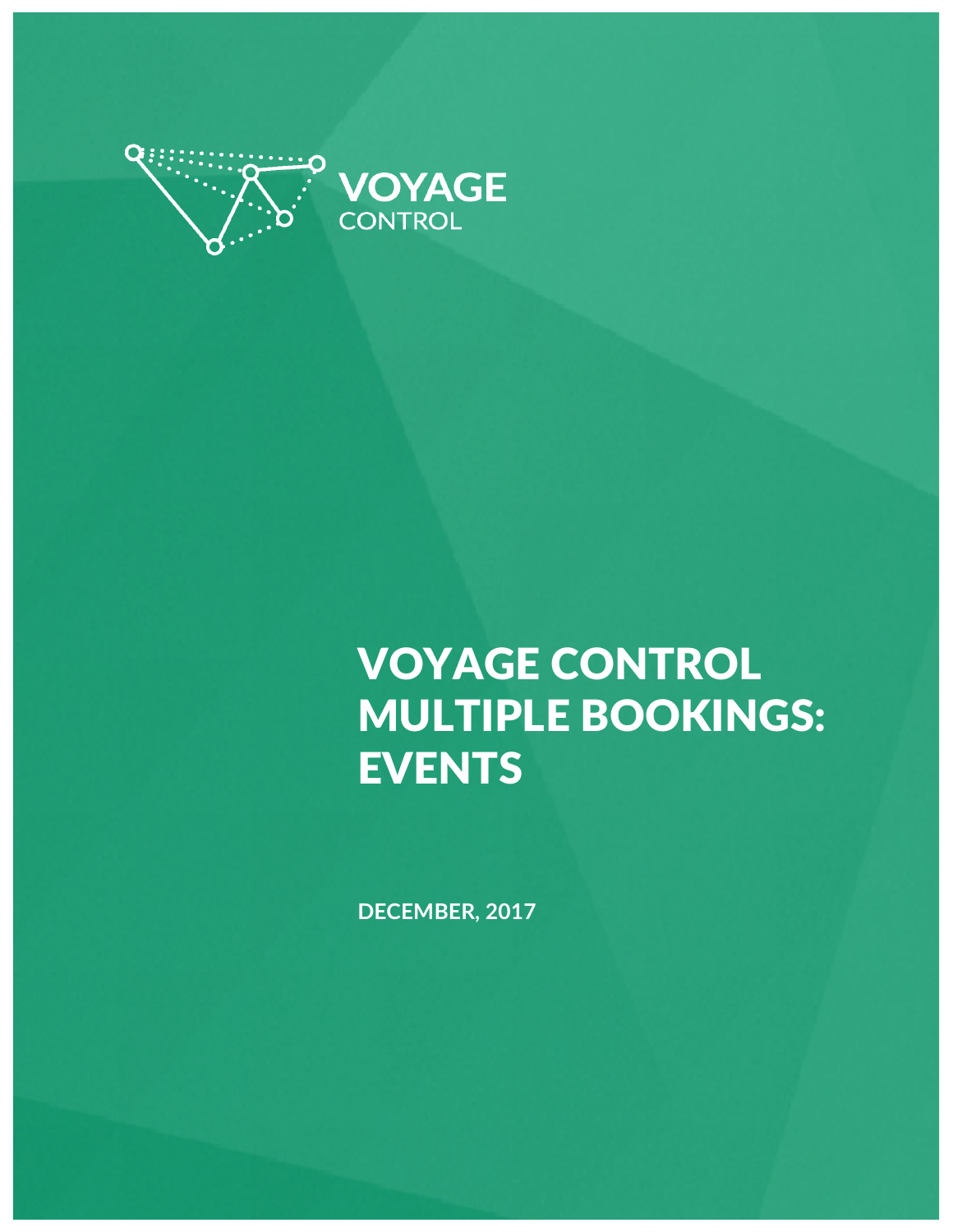# HERE'S HOW TO SCHEDULE MULTIPLE DELIVERIES AT **ONCE**

#### **Step 1**

Schedule a delivery the same way you have scheduled deliveries in the past.

#### **Step 2**

After filling out the Event and User Type for the first booking, click the 'Add New' button at the top of the booking tab to add additional bookings. **You can add up to 10 bookings at the same time.**

After filling out all fields for all the bookings, select 'Next'.

#### **Step 3**

For Booking 1, fill out the required info on the second booking page such as Phase, Date, Vehicle type and Zone (Hall) and select "Get Times" (Box 1) to select a timeslot for the first booking

Note: Terminology and fields may vary by project.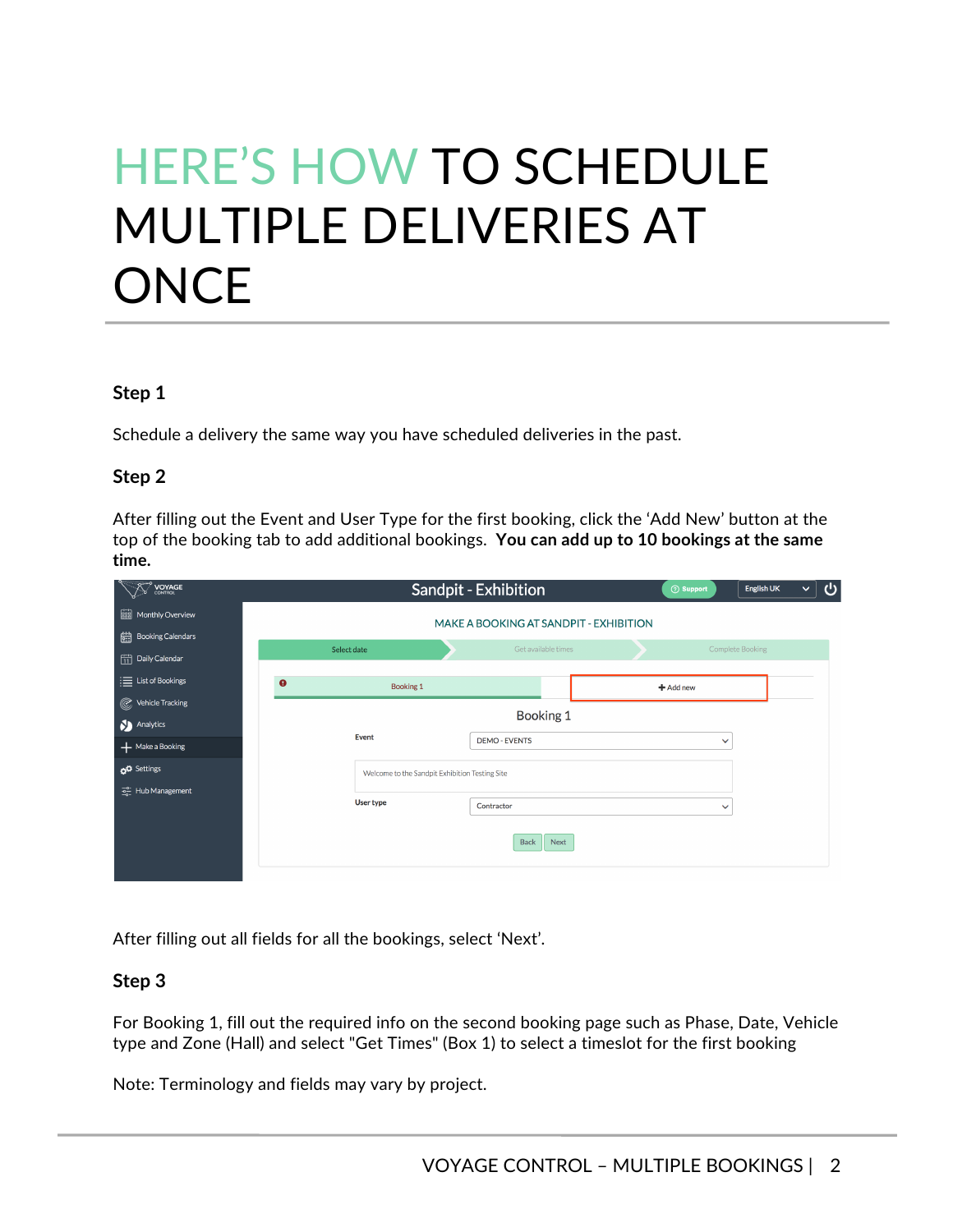After choosing your timeslot, select the tab for "Booking 2". (Box 2)

| <b>VOYAGE</b>                  | Sandpit - Exhibition                                                        |           | <b>2</b> Support | English UK<br>$\checkmark$<br>C |  |  |
|--------------------------------|-----------------------------------------------------------------------------|-----------|------------------|---------------------------------|--|--|
| 888<br>Monthly Overview        | Booking 1<br>08:30:00 - 09:00:00                                            | lo        | <b>Booking 2</b> | ×<br>2                          |  |  |
| Booking Calendars              |                                                                             |           |                  |                                 |  |  |
| $\frac{1}{11}$ Daily Calendar  | Booking 1                                                                   |           |                  |                                 |  |  |
| $\equiv$ List of Bookings      | Journey                                                                     |           |                  |                                 |  |  |
| $\mathcal{C}$ Vehicle Tracking | <sup>●</sup> Drop-off ● Pick Up                                             |           |                  |                                 |  |  |
| Analytics                      | <b>Phases</b><br>Build                                                      |           | $\checkmark$     |                                 |  |  |
| + Make a Booking               | <b>Date</b><br>18-Dec-2017                                                  |           |                  |                                 |  |  |
| SQ Settings                    |                                                                             |           |                  |                                 |  |  |
| Et Hub Management              |                                                                             | Vehicle   |                  |                                 |  |  |
|                                | Vehicle type<br>Car                                                         |           | $\checkmark$     |                                 |  |  |
|                                | Zone<br>Zone 100                                                            |           | $\checkmark$     |                                 |  |  |
|                                |                                                                             |           |                  |                                 |  |  |
|                                | <b>Special</b><br><b>Request</b>                                            |           | $\checkmark$     |                                 |  |  |
|                                |                                                                             | Get times |                  |                                 |  |  |
|                                | Here are your times (click Get Times again to edit)<br>08:30:00 -- 09:00:00 |           |                  |                                 |  |  |
|                                |                                                                             |           |                  |                                 |  |  |

### **Step 4**

On the Booking 2 tab, select the pulldown (Box 1) to duplicate details from another booking, if desired, or fill out new information for this booking. You can duplicate a booking from any previously made bookings.

If duplicating you will have to choose the date (Box 3), and 'Get times' for that booking.

| <b>S</b> VOYAGE                            |                                  | Sandpit - Exhibition |                                                                                          |                         | English UK        | ്<br>$\checkmark$ |  |  |
|--------------------------------------------|----------------------------------|----------------------|------------------------------------------------------------------------------------------|-------------------------|-------------------|-------------------|--|--|
| 68<br>Monthly Overview                     | Booking 1<br>08:30:00 - 09:00:00 |                      | $\bullet$<br><b>Booking 2</b>                                                            |                         | $\mathbf{x}$<br>1 |                   |  |  |
| 鳢<br><b>Booking Calendars</b>              |                                  |                      |                                                                                          |                         |                   |                   |  |  |
| [11] Daily Calendar                        |                                  | Booking 2            |                                                                                          |                         |                   |                   |  |  |
| $\equiv$ List of Bookings                  |                                  |                      |                                                                                          |                         |                   |                   |  |  |
| C Vehicle Tracking                         | <b>Duplicate details from</b>    |                      |                                                                                          | $\overline{\mathbf{2}}$ |                   |                   |  |  |
| Analytics                                  |                                  | <b>Booking 1</b>     |                                                                                          |                         |                   |                   |  |  |
| + Make a Booking                           |                                  | Journey              |                                                                                          |                         |                   |                   |  |  |
| p <sup>t</sup> Settings                    | <sup>●</sup> Drop-off ● Pick Up  |                      |                                                                                          |                         |                   |                   |  |  |
| $\frac{1}{2}$ Hub Management               | <b>Phases</b>                    | Build                |                                                                                          | $\checkmark$            |                   |                   |  |  |
|                                            | Date                             | Please select a date |                                                                                          |                         |                   |                   |  |  |
|                                            | Vehicle                          |                      |                                                                                          |                         |                   |                   |  |  |
|                                            |                                  |                      |                                                                                          |                         |                   |                   |  |  |
|                                            | Vehicle type                     | Car                  |                                                                                          | $\checkmark$            |                   |                   |  |  |
|                                            | Zone                             | Zone 100             |                                                                                          | $\checkmark$            |                   |                   |  |  |
|                                            |                                  |                      |                                                                                          |                         |                   |                   |  |  |
|                                            | <b>Special</b><br><b>Request</b> |                      |                                                                                          | $\checkmark$            |                   |                   |  |  |
|                                            |                                  |                      |                                                                                          |                         |                   |                   |  |  |
| Toggle the sidebar<br>$\blacktriangleleft$ |                                  | Back                 | Next<br>All bookings must be filled out completely before<br>proceeding to the next page |                         |                   |                   |  |  |